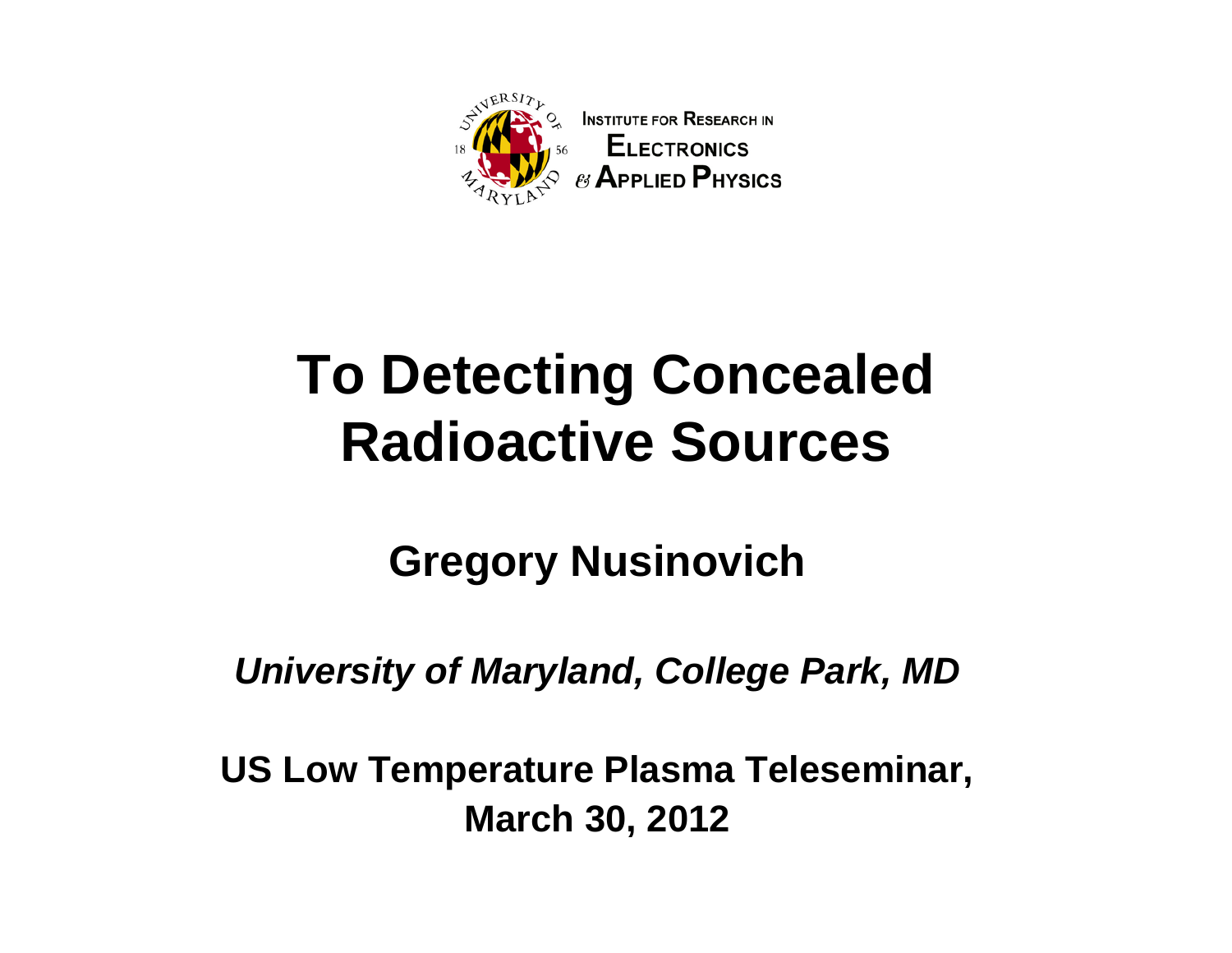# Research team

- T. Antonsen,
- J. Rodgers,
- C. Romero-Talamas,
- R. Pu,
- D. Kashyn,
- V. Granatstein,
- P. Sprangle, (NRL)
- J. Penano, (NRL)
- Y. Dimant (BU)
- M. Glyavin, (IAP, Russia)
- A.Luchinin, (IAP, Russia)
- V. Semenov, (IAP, Russia)
- D. Dorozhkina (IAP, Russia)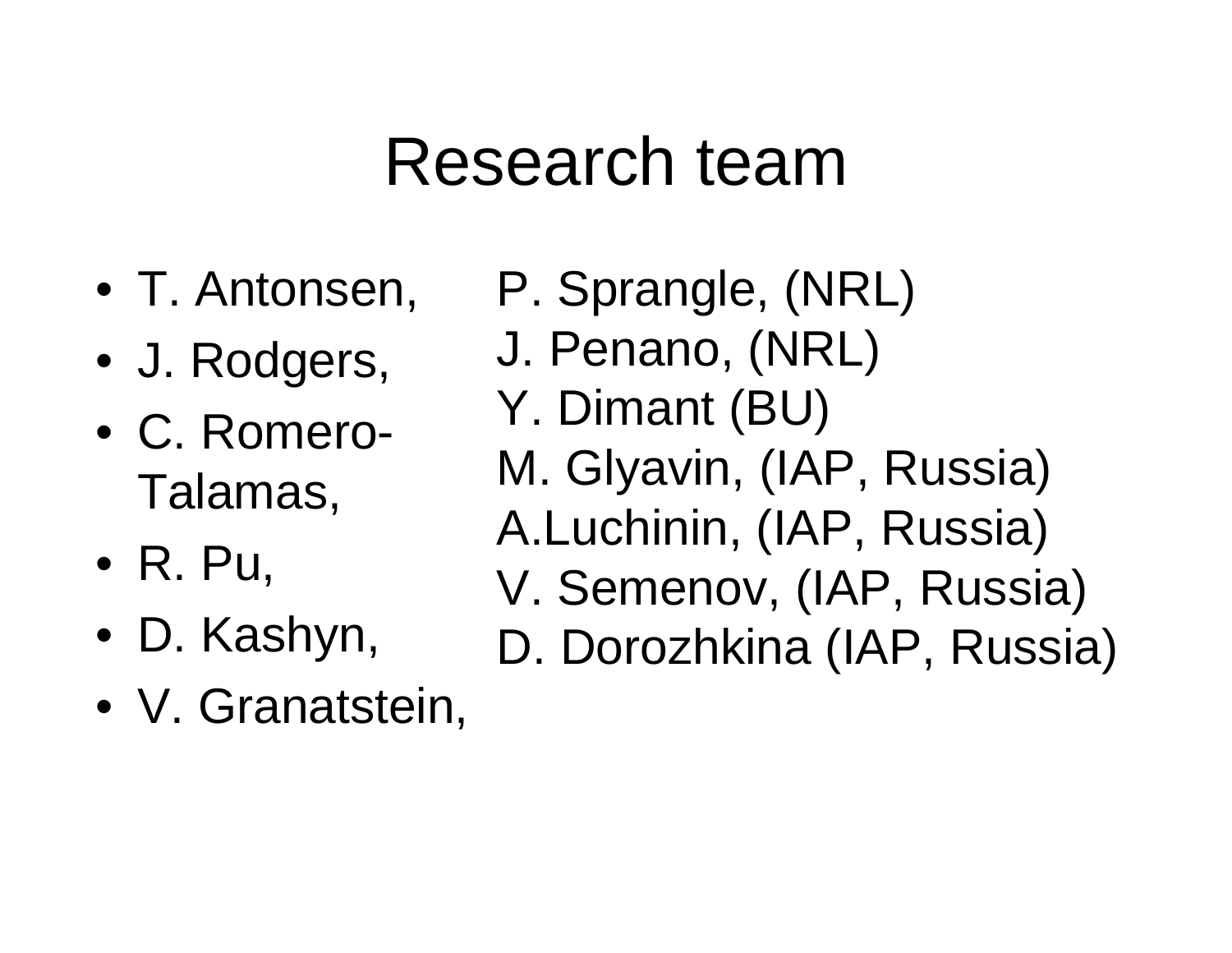### **Concept of remote detection**

- High-power THz-range radiation
- Focusing in a small spot of a wavelength size
- Initiate the breakdown in the presence of seed electrons
- Ambient electron density is about one particle in cm 3. The breakdown-prone volume is small.
- Breakdown rate (BDR) should be low.
- If you have high BDR, there are additional sources of air ionization.

**Granatstein and Nusinovich, JAP, vol. 108, 063304, (2010)**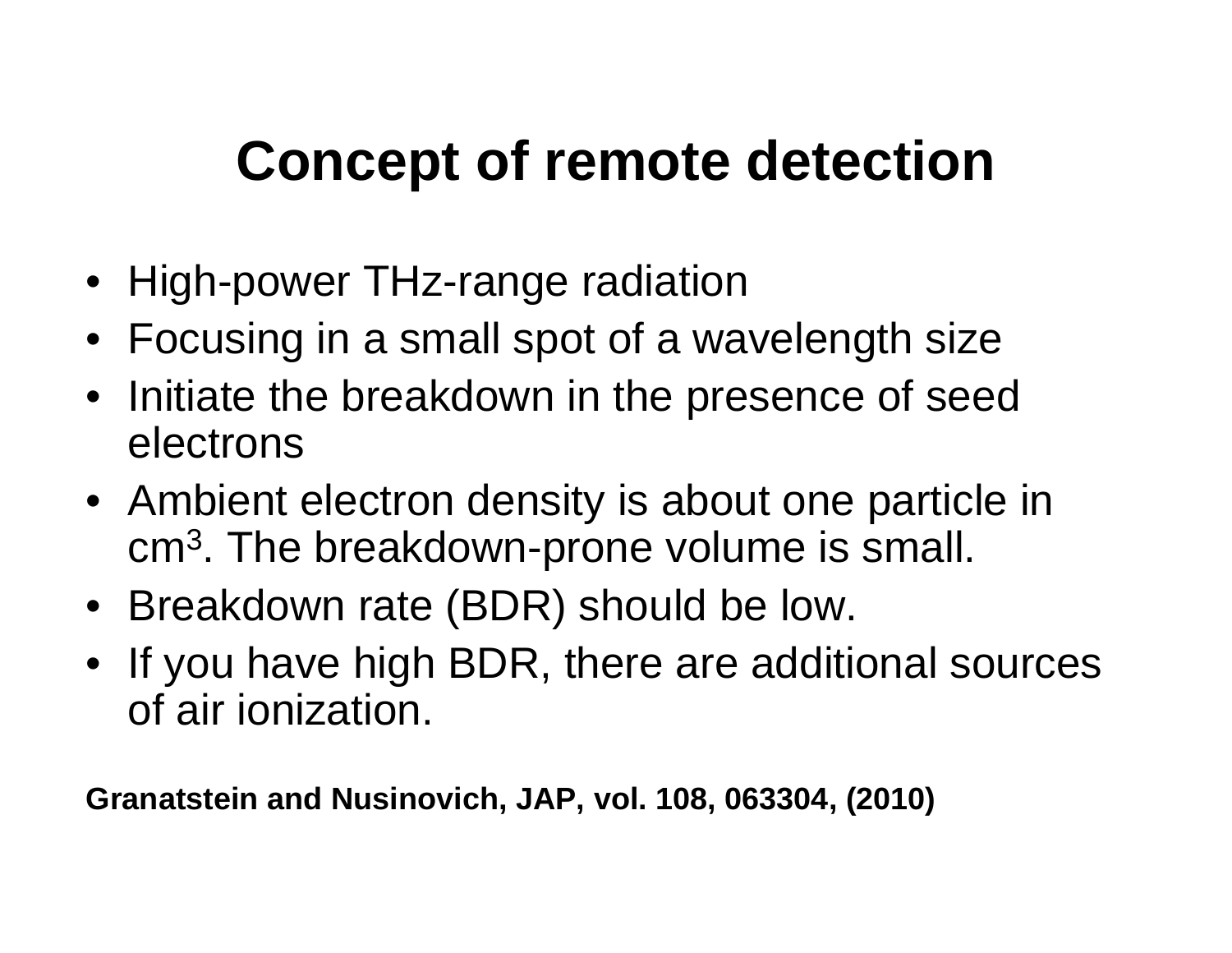## **Why THz?**



Microwaves – large volume, Optics – multi-photon ionization, THz – bottom of the Paschen curve at the atmospheric pressure

Nusinovich, Sprangle, Romero-Talamas, Granatstein, JAP, vol. 109, 083303 (2011)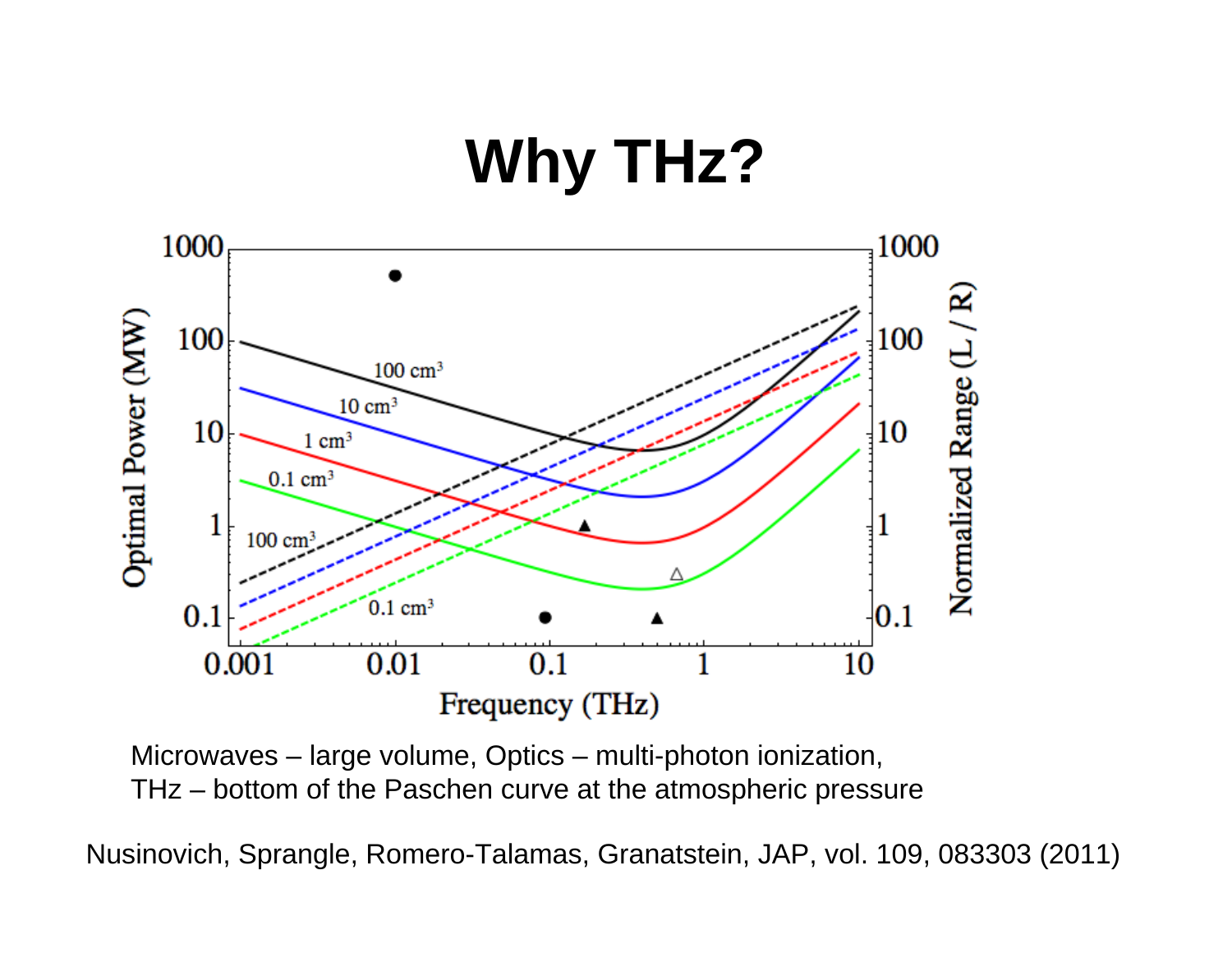# **Challenge**

- This concept is more complicated than the radar concept.
- As in radars, we need: transmitter and receiver.
- But we also should create the target plasma blob!



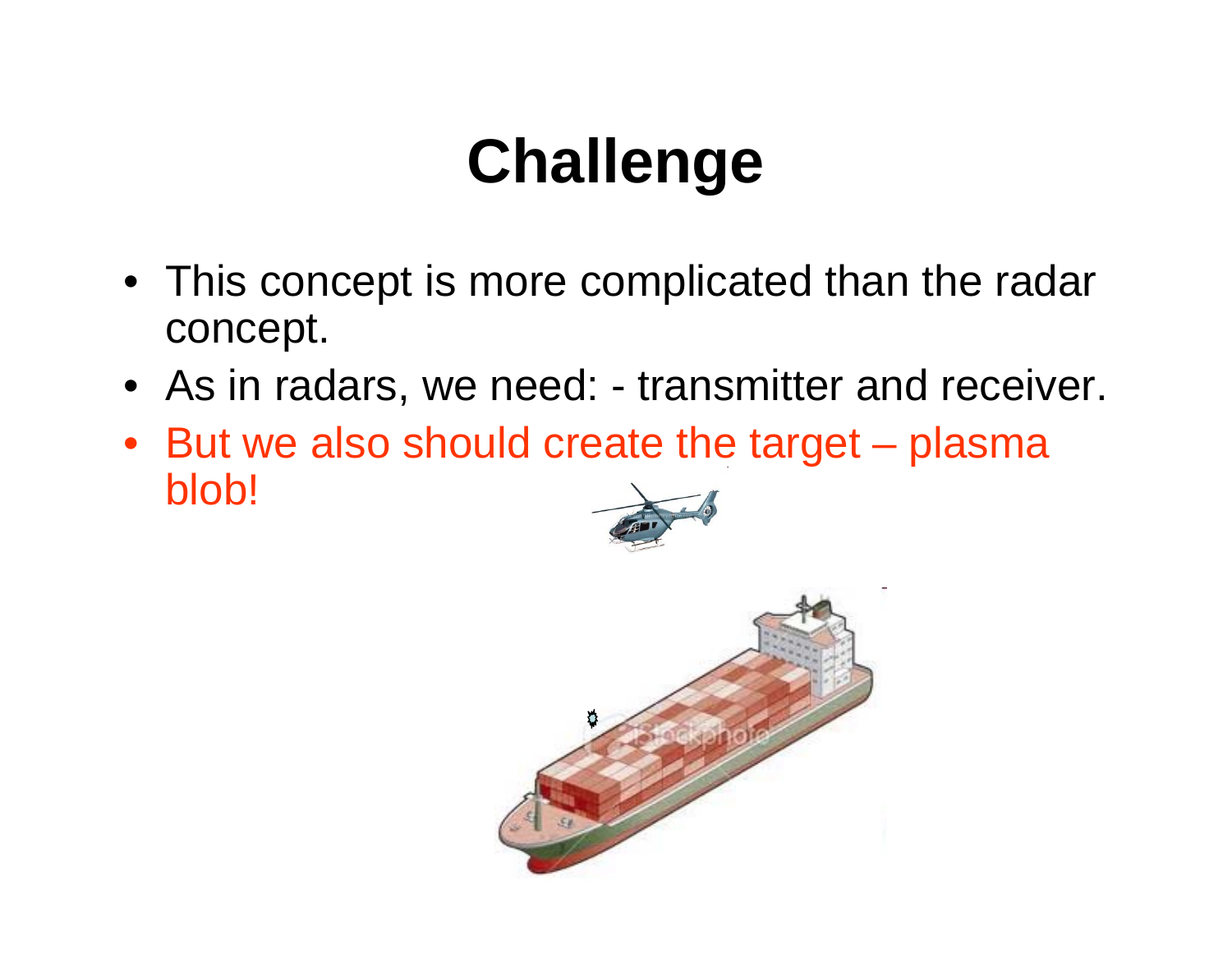## **Issues to be addressed**

- $\bullet$ **Producing high-power THz radiation**
- **Converting it in a wave beam and focusing in a small spot**
- **Propagation in the atmosphere (maritime environment – aerosols)**
- **THz breakdown; statistical lag time, temporal and spatial evolution of a plasma blob**
- **Reflection of THz waves from a blob**
- **Receiver**
- **Production of thermal electrons by radioactive materials**

**G. Nusinovich, R. Pu, T. Antonsen, O. Sinitsyn, J. Rodgers, A. Mohamed, J. Silverman, M. Al-Sheikhly, Y. Dimant, G. Milikh, M. Glyavin, A. Luchinin, E. Kopelovich and V. Granatstein, Journal of IR, MM and THz Waves, vol. 32, 380 (2011)**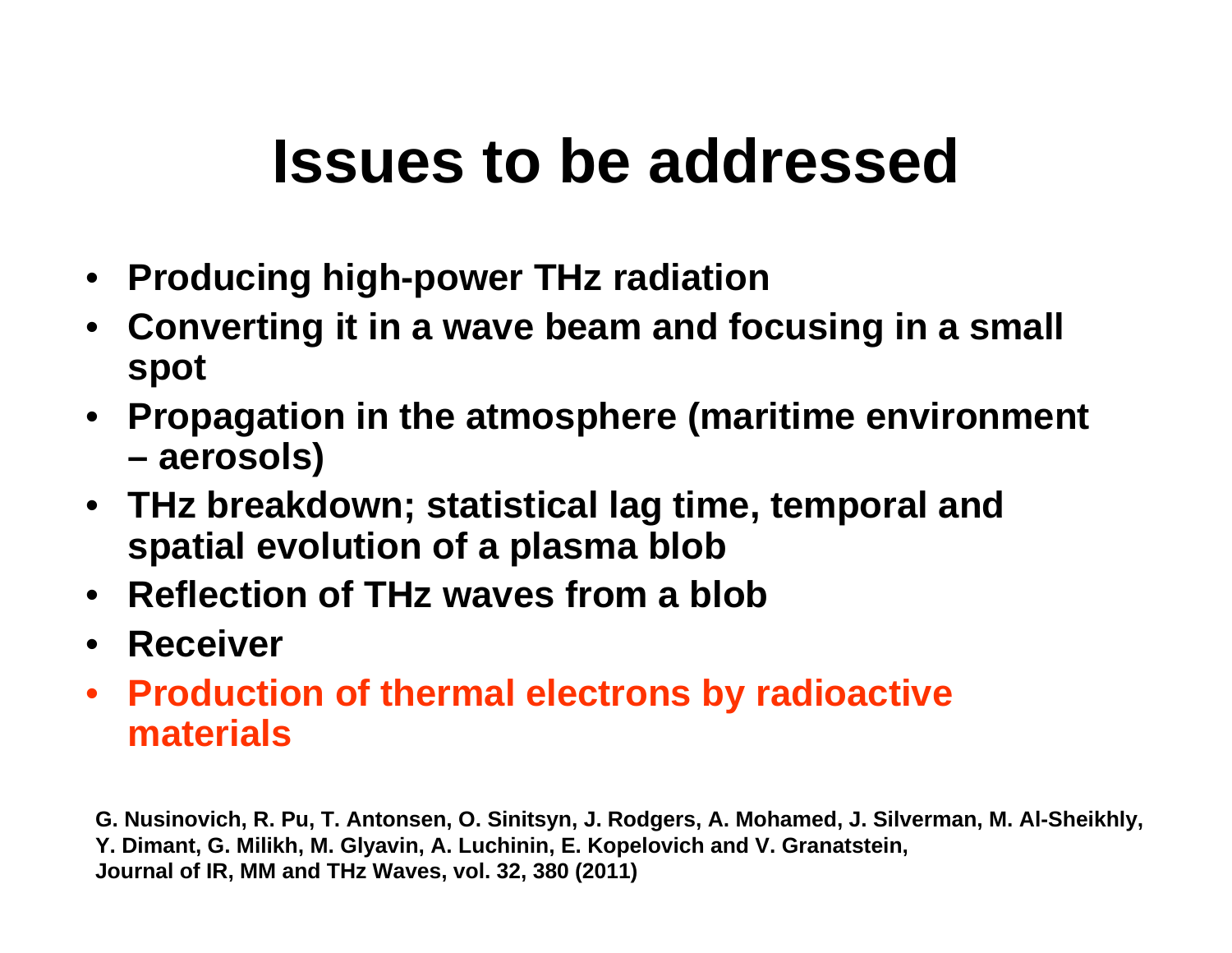## **Why gyrotrons?**

**Gyrotrons produce MW-level continuous radiation at millimeter waves**



**W-band radar (WARLOC), 100 kW peak, 10 kW average** **W-bandADS, 1 MW, continuous**

Problem: magnetic fields  $\ B(T)\approx 35.7{\gamma}_0 f\big(\overline{THz}\big)$ / *s* 0 $\approx$  35.17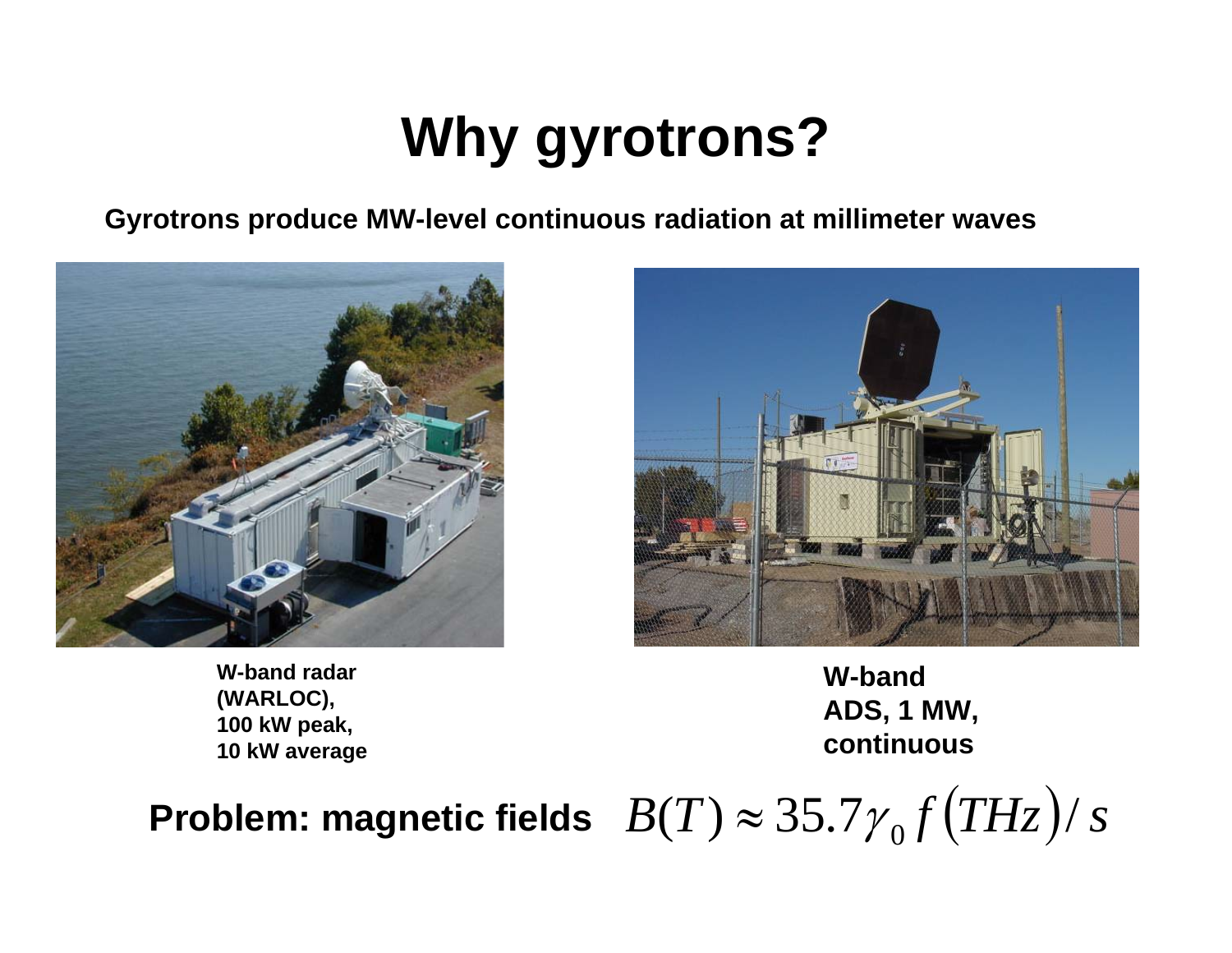

# **Gyrotrons**

#### **Gyrotrons with pulsed solenoids**





pulsed magnet

**B up to 45 T**

**So far, THz-range gyrotrons with pulsed solenoids operate in single-shot regimes (once in a minute). Rep-rate operation is highly desirable!**

A 140 GHz, 100 kW **CW** gyrotron in a cryomagnet (courtesy of CPI)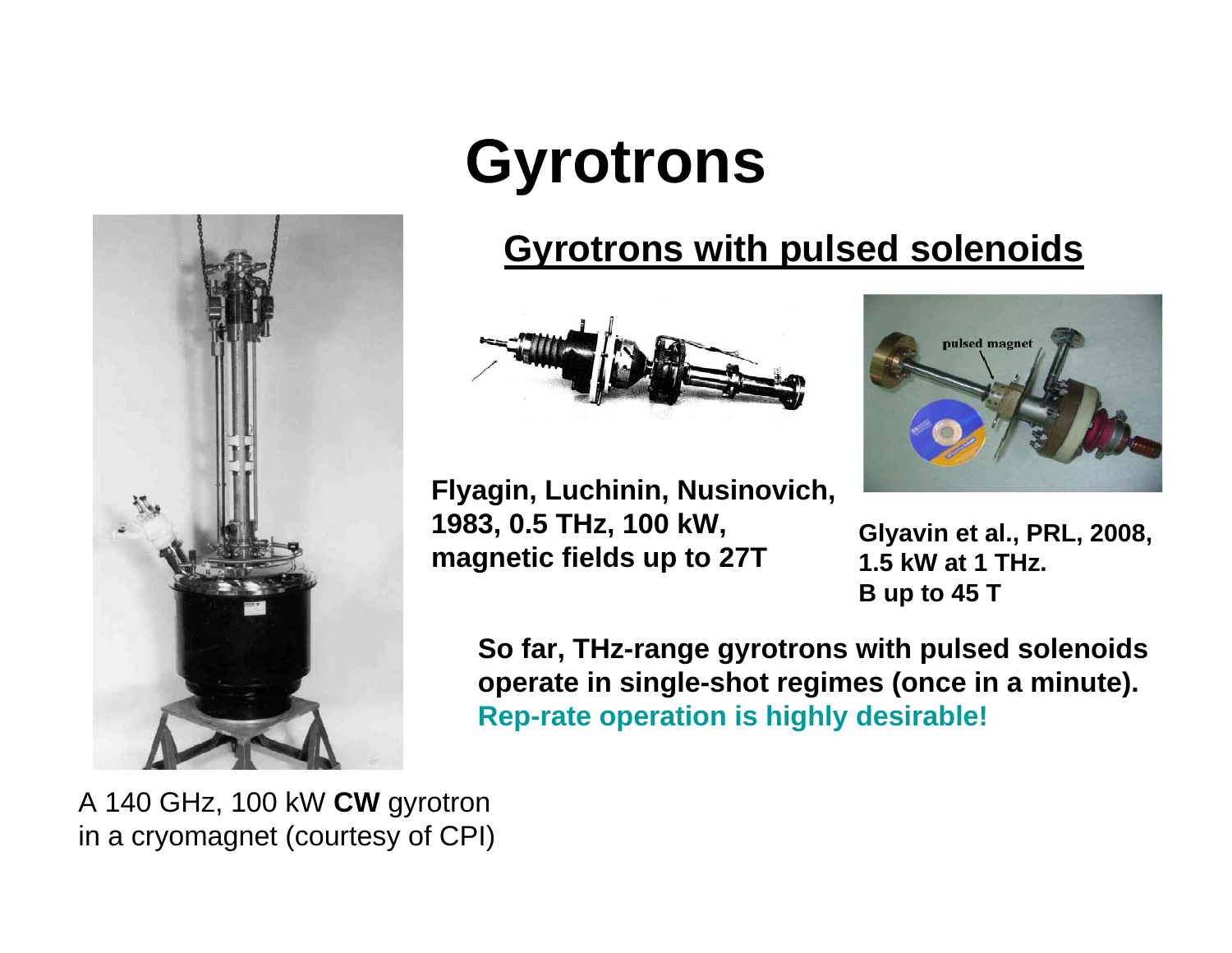## **200 kW, 670 GHz gyrotron with a pulsed solenoid**

- **Joint design (IREAP UMd and IAP RAS)**
- **Manufacturing by GYCOM**
- **Parallel experiments**



Pulsed B: up to 28 T in 2-3 milliseconds



Calorimetric response (IREAP)

Experiments: IREAP and IAP. IREAP: gyrotron experimental studies.THz pulse energy - 0.54 J in a single shot. Mean power in a shot - 80 kW.  $IAP - 100$  kW level. Predicted efficiency – 30%. Realized efficiency – about 10%.

**80-100 kW with 10% efficiency at 670 GHz!**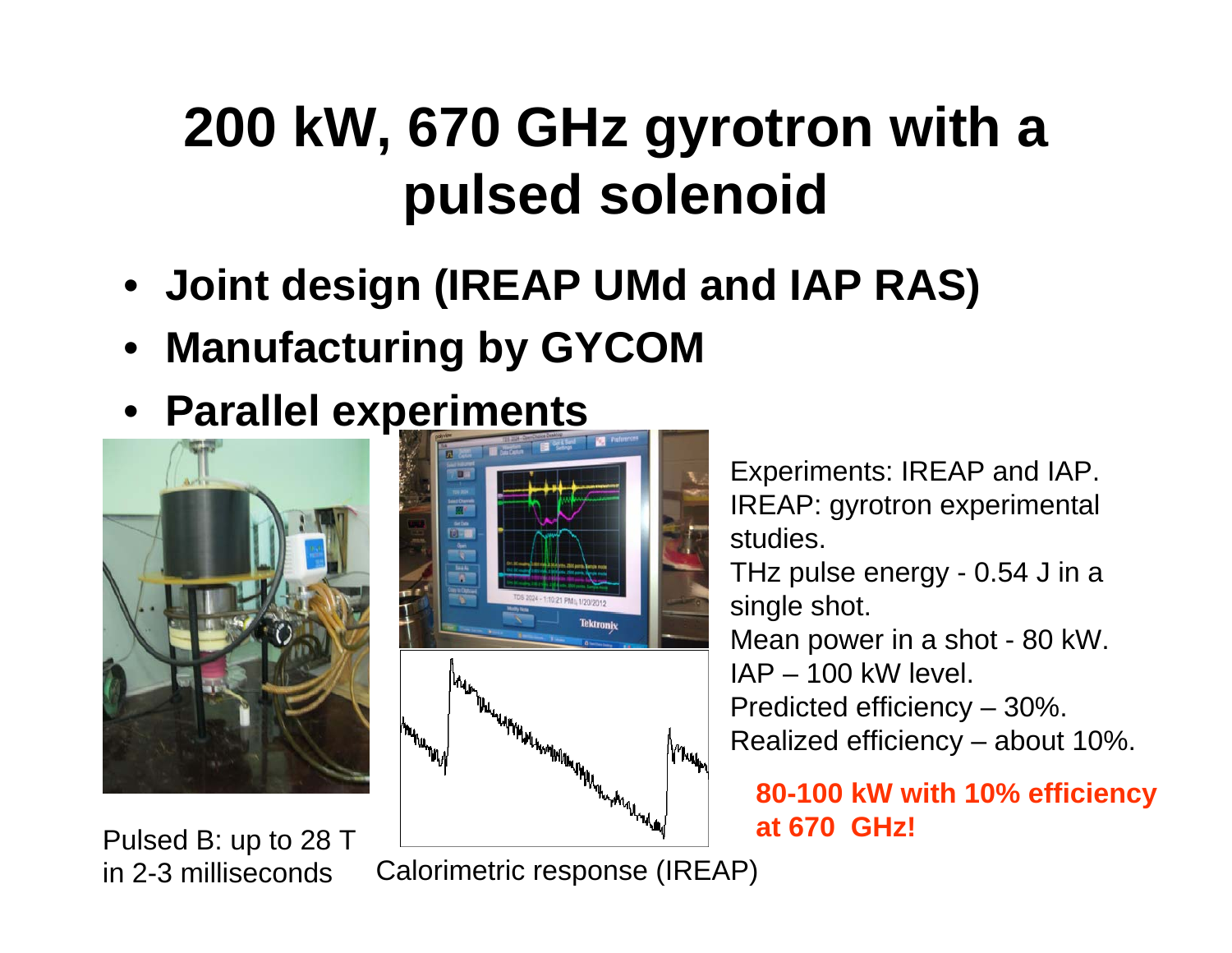### **THz wave beams: focusing and propagation**

- **Gyrotron operates in a high-order azimuthally rotating**  TE<sub>31.8</sub>-mode (the one used in Japanese ITER gyrotrons).
- **This mode can be converted into a Gaussian wave beam by quasi-optical elements (wave coupler, parabolic mirror, focusing mirror).**
- **Gaussian wave beam – eigenmode of a free space. Propagation with low diffractive losses. Absorption.**





670 GHz – 50 dB/km50 m – attenuation isless than 3 dB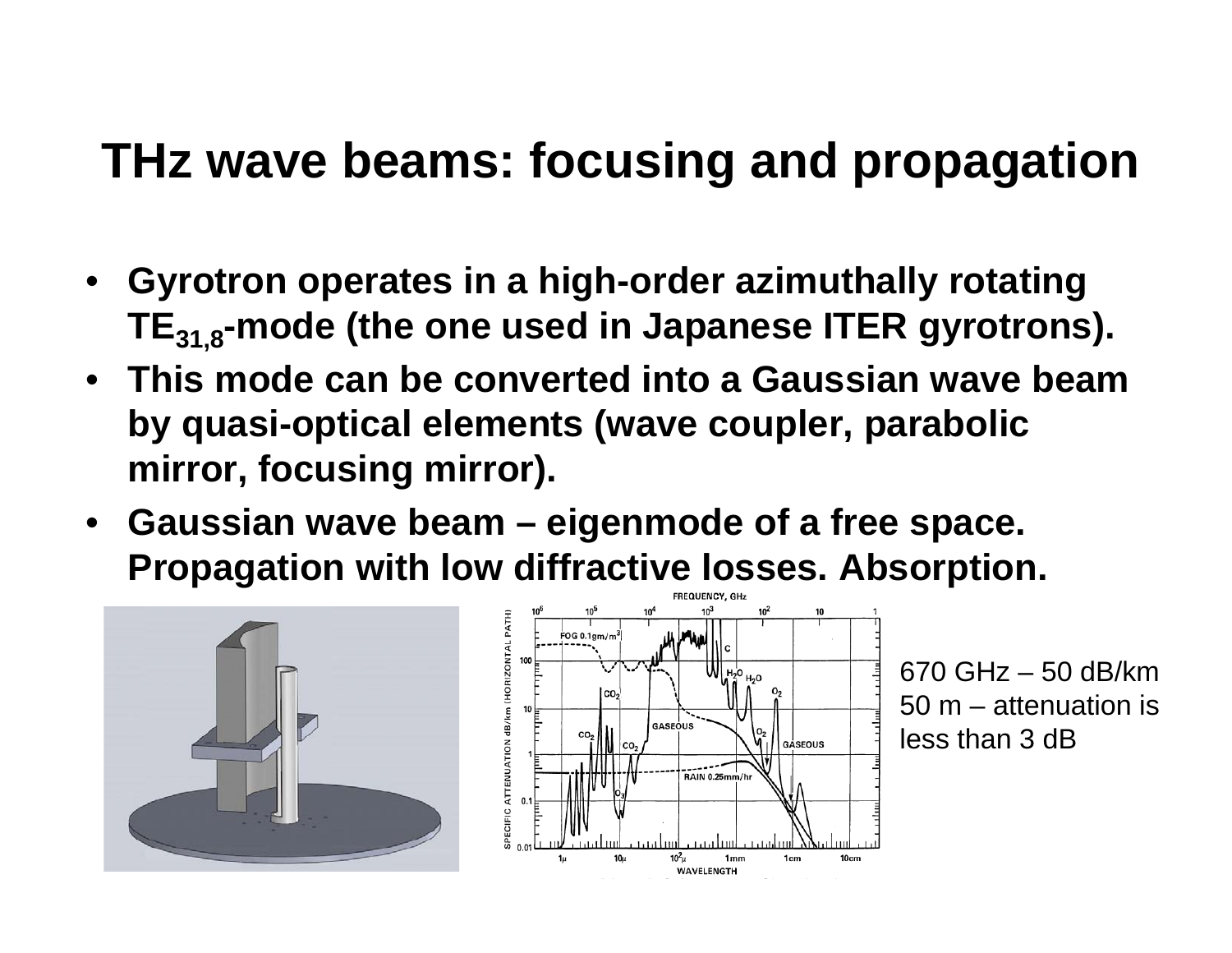## **THz breakdown: statistical lag time**

- **Statistical lag time = waiting time for the appearance of free electrons in the breakdown-prone volume.**
- **In our case, the average waiting time is practically equal to its characteristic spread.**
- **For reliable initiation of the breakdown the THz pulse duration should be larger than doubled waiting time.**
- **The waiting time depends on the excess of the wave power over the breakdown threshold.**
- $\bullet$ **Detectable mass of the ionizing material.**

$$
M(g) \geq \frac{4\pi L_{\gamma,a}R^2}{A V \tau_{THz}} \frac{\Delta E}{\langle E \rangle} \frac{V_i}{V_{i,eff}} \exp(R/L_{\gamma})
$$

**D. Dorozhkina, V. Semenov, T. Olson, D. Anderson, U. Jordan, J. Puech, L. Lapierre, and M. Lisak, Phys. Plasmas, vol. 13, 013506 (2006).**

**Nusinovich, Sprangle, Semenov, Dorozhkina and Glyavin (submitted to JAP)**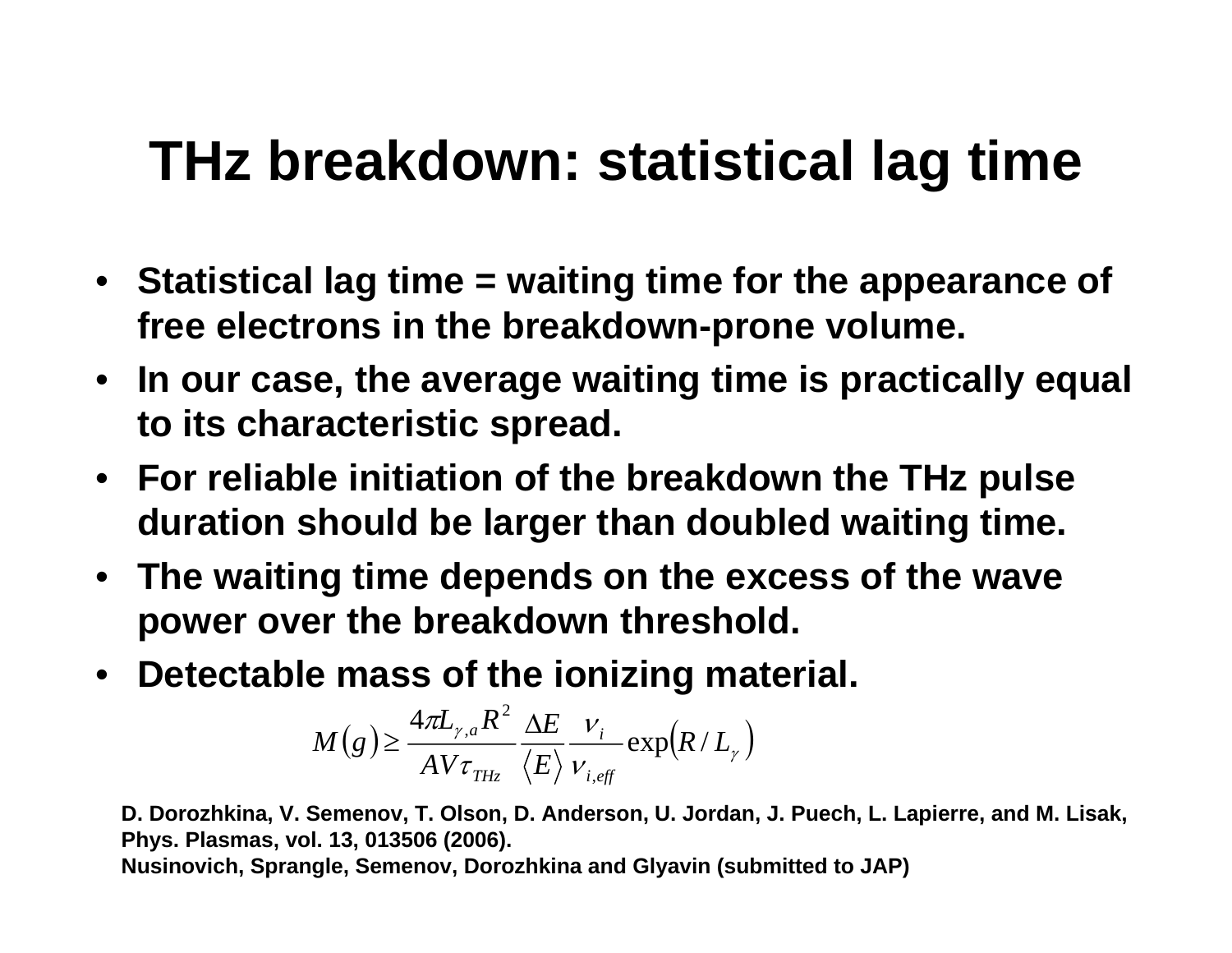### **THz breakdown: breakdown-prone volume**

- $\bullet$  **There can be single focused wave beams and crossing wave beams.**
- $\bullet$  **In single beams the angular convergence is small. Therefore the maximum electron density is much smaller than the critical one that corresponds to the electron plasma frequency equal to the wave frequency.**
- $\bullet$  **In a single beam the shape of a breakdown-prone volume is cigar-like at low power-to-threshold ratios and peanut-like at high ratios.**



**Once a free electron appears in this volume, an avalanche ionization process begins.**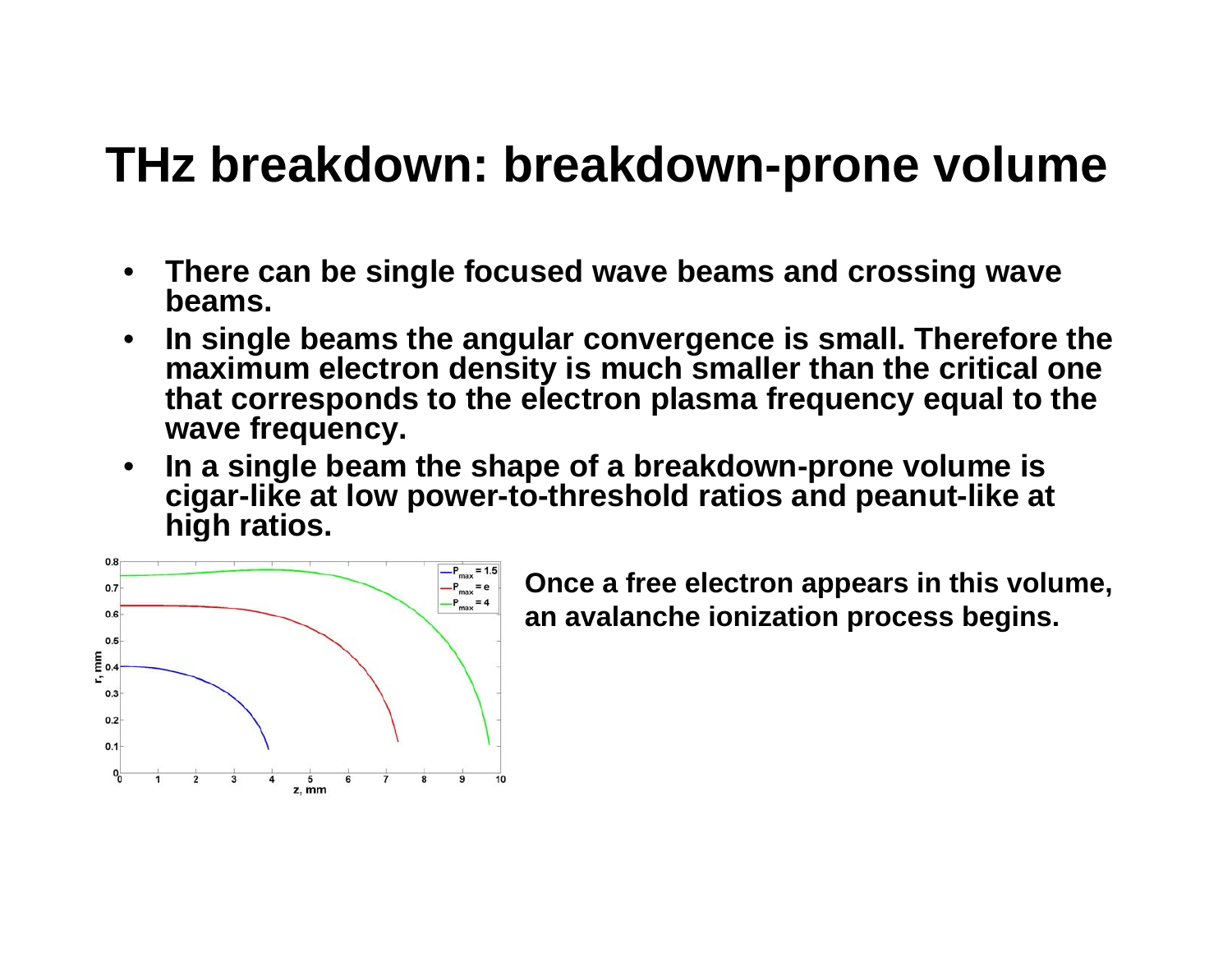### **THz breakdown: ionization time**

- •Ionization time.
- • At sub-THz frequencies, when the wave power density exceeds the threshold by two times it takes less than 40 ns to reach saturation.



**Ionization and attachment rates. Nusinovich, Milikh, Levush, JAP, vol. 80, 4189 (1996)**

•It is preferable to use crossed wave beams.

In crossed wave beams a higher electron density can be achieved.



Figure 1. Schematic of AIR formation.

**Gurevich, Litvak, Vikharev, Ivanov, Borisov and Sergeichev, Physics – Uspekhi, vol. 43, 1103 (2000)**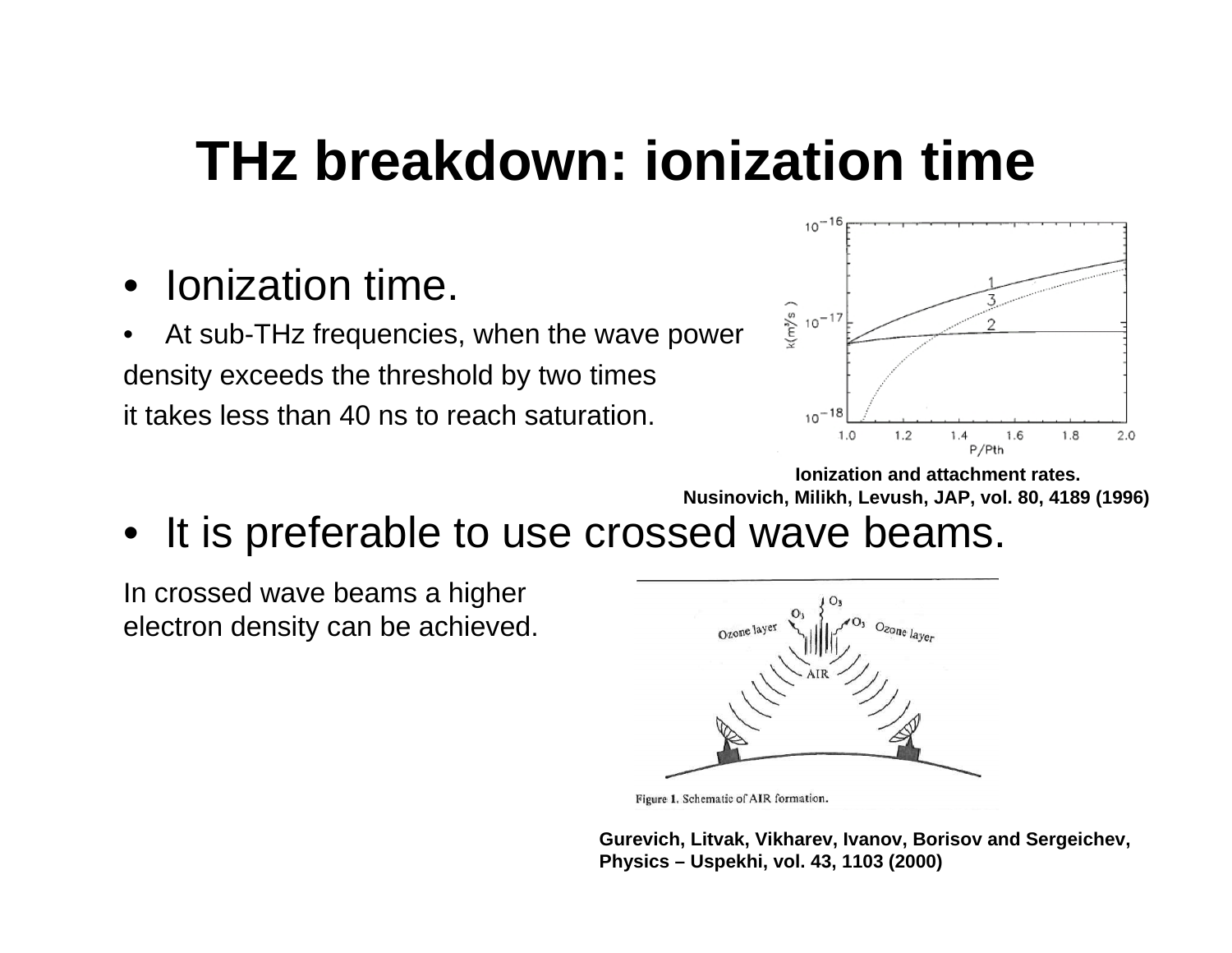### **Reflection from a plasma blob**

- Born approximation.
- Ratio of reflected to incident wave powers.

$$
\frac{\vec{P}_s}{\vec{P}_{inc}} = \frac{1}{4\pi r^2} \sigma_D(\vec{r}) \qquad \qquad \sigma_D = \frac{|\vec{r}_0 \times \vec{e}_0|^2}{4\pi} \left| \int_V d^3x' \left( \frac{1}{4\pi} \frac{\omega_p^2(x')}{c^2} \right) \exp\left(i\vec{k}x'\right) \right|^2
$$



**Differential cross-section**

**Saturation level depends on a number of wave beams: in the case of two crossed beams it is higher than for a single beam.**